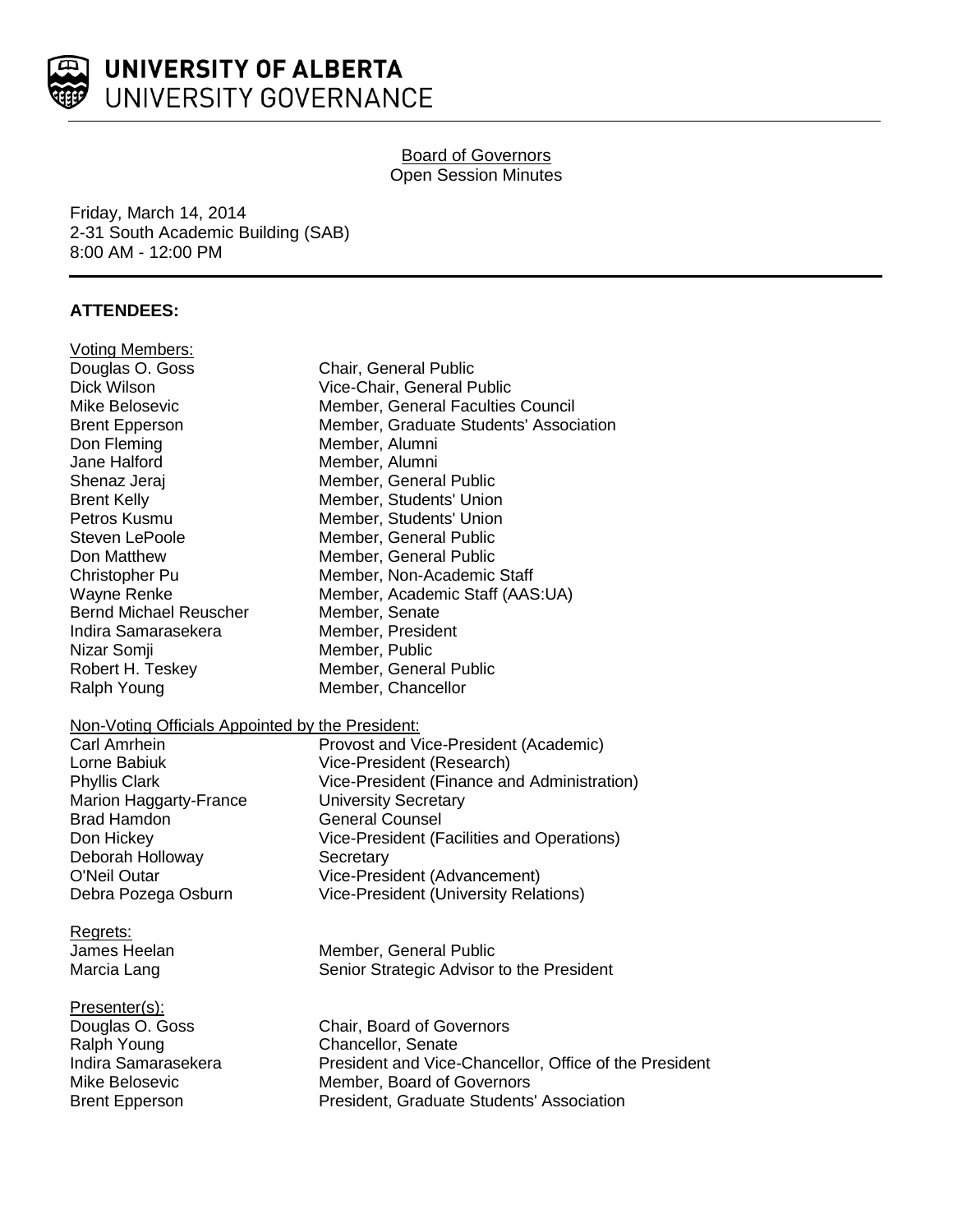| Don Fleming<br>Shenaz Jeraj<br>Bob Kamp<br>Steven LePoole<br>Don Matthew<br>Christopher Pu | Member, Board of Governors<br>Member, Board of Governors<br>Chair, Board Investment Committee<br>Member, Board of Governors<br>Member, Board of Governors<br>Member, Board of Governors                                                                                          |
|--------------------------------------------------------------------------------------------|----------------------------------------------------------------------------------------------------------------------------------------------------------------------------------------------------------------------------------------------------------------------------------|
| Wayne Renke<br>Robert H. Teskey                                                            | Member, Board of Governors<br>Member, Board of Governors                                                                                                                                                                                                                         |
| Dick Wilson                                                                                | Member, Board of Governors                                                                                                                                                                                                                                                       |
| Carl Amrhein                                                                               | Provost and Vice-President (Academic), Office of the Provost and Vice-<br>President (Academic)                                                                                                                                                                                   |
| <b>Phyllis Clark</b>                                                                       | Vice-President (Finance and Administration), Office of the Vice-President<br>(Finance and Administration)                                                                                                                                                                        |
| Don Hickey                                                                                 | Vice-President (Facilities and Operations), Office of the Vice-President<br>(Facilities and Operations)                                                                                                                                                                          |
| Debra Pozega Osburn                                                                        | Vice-President (University Relations), Office of the Vice-President (University<br>Relations)                                                                                                                                                                                    |
| Marion Haggarty-France<br>Thomas Thundat<br>Lisa Collins<br>Andrea Hare<br>Mazi Shirvani   | University Secretary, University Governance<br>Department of Chemical & Materials Engineering<br>Vice-Provost and University Registrar, Office of the Registrar<br>University Records Officer, Records Management Office<br>Vice-Provost and Dean, Graduate Studies and Research |

#### Staff: Deborah Holloway, Board Secretary and Manager of Board Services Geeta Sehgal, Acting Assistant Board Secretary

# **OPENING SESSION**

1. Chair's Session

*Presenter(s)*: Douglas O. Goss

2. Call to Order and Confirmation of Quorum

Ms Holloway confirmed that the attendance constituted quorum. The Chair called the meeting to order at 8:00 a.m.

3. Approval of Open Session Agenda

Materials before members are contained in the official meeting file

The motion was moved and seconded.

THAT the Board of Governors approve the Open Session Agenda.

**Carried**

# 4. Conflict of Interest - Opportunity for Declaration

The Chair made note of the following:

• The University of Alberta has policy and procedure in place for Conflict of Interest and Conflict of Commitment, and Board members make annual disclosures.

• In addition, Board members must declare any conflict related to the Board Agenda of each meeting and, in the event of such conflict, absent themselves from the discussion and voting on the item.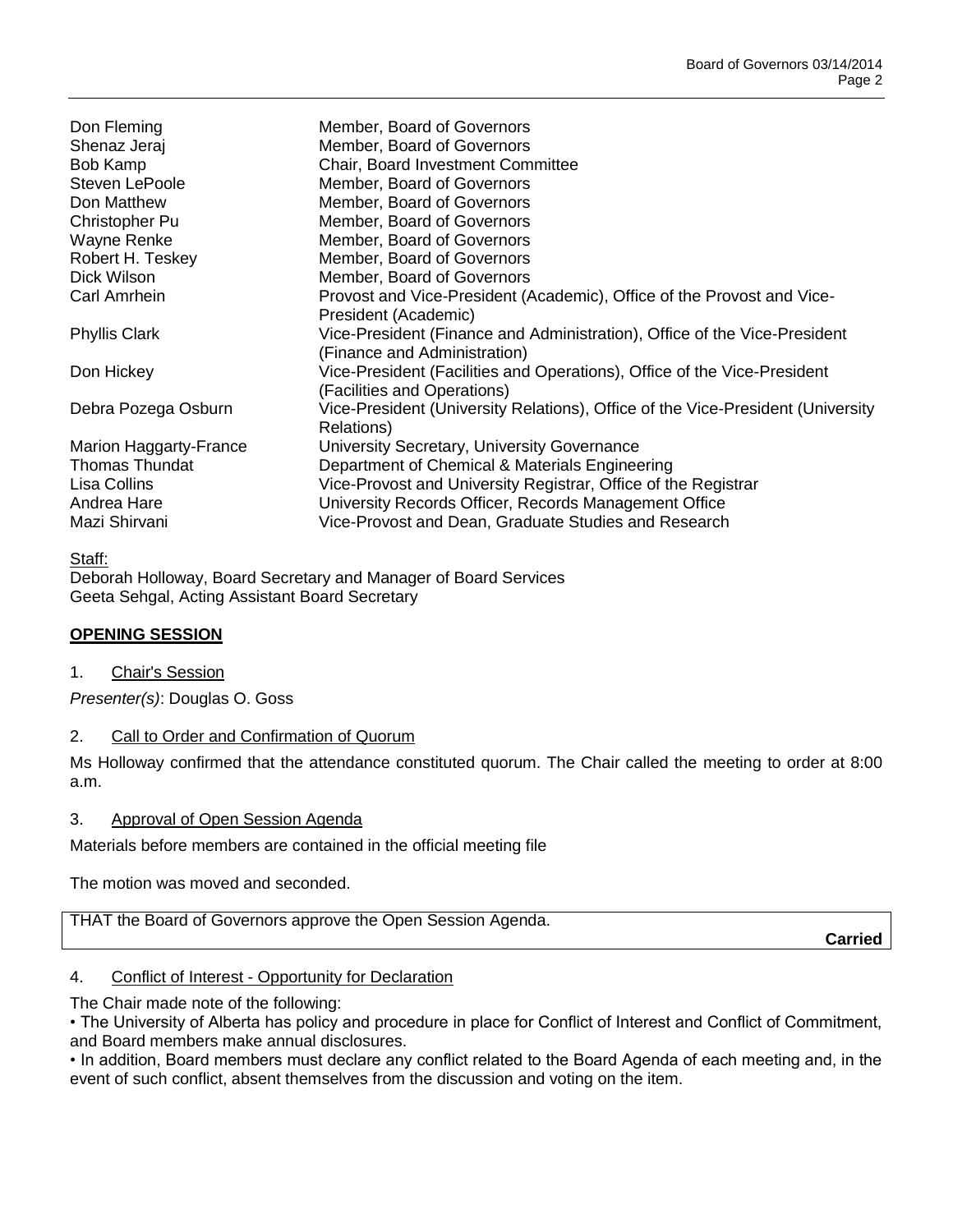• The Post-Secondary Learning Act, Section 16(5) states that: The members of the board must act in the best interests of the university. The Chair invited members to declare conflicts of interest related to the Open Session Agenda of the meeting.

The Chair observed no declarations and declared that the question was duly asked and answered.

# 5. Chair's Remarks

*Presenter(s)*: Douglas O. Goss

The Chair welcomed guests and members of the media who were in attendance, noting that observers were welcome. He noted that the room was at capacity per the fire code. The Chair reminded members that the President is the spokesperson for the University and he is the spokesperson for the Board of Governors.

The Chair noted that this would be the final meeting of the Board of Governors for Brent Epperson, President, Graduate Students' Association, Petros Kusmu, President, Students' Union, and Brent Kelly who served for two terms as Undergraduate Board of Governors Representative. He asked that members join him in thanking them for their service and for their valuable contributions to the Board over the past year.

The Chair welcomed to the Board Nathan Andrews, incoming GSA President, William Lau, incoming SU President, and Sangram Hansra, incoming Undergraduate Board Representative and congratulated them on their elections.

The Chair also reminded members who had not yet completed the Board Evaluation that the deadline was the end of the day.

## 6. Presentation by Dr Thomas Thundat, Canada Excellence Research Chair in Oil Sands Molecular Engineering

## *Presenter(s)*: Thomas Thundat

The Board received a presentation from Dr. Thomas Thundat, the CERC Chair in Oil Sands Molecular Engineering, entitled "Imagine a World Without Electrical Wires and Oulets" that focussed on the notion of single wire transmission.

## 7. Report of the President

Materials before members are contained in the official meeting file.

## *Presenter(s)*: Indira Samarasekera

In addition to her written report, the President provided comments regarding the following matters:

Highlights from the recent Speech from the Throne:

• A commitment to invest in higher education, and finding innovative new ways to ensure Albertans have the opportunities to acquire the skills and knowledge they require;

• Expansion of the Alberta Heritage Scholarship Fund to support students to build the workforce;

• Funding for the creation of the Peter Lougheed Leadership Initiative, working with the U of A, and the Banff Centre;

• Creating the Alberta Institute for Research and Commercialization; and

• Bill 1, which includes the establishment of two new endowment funds: the Social Innovation Endowment (\$1billion over two years) and the Agriculture and Food Innovation Endowment (\$200 million).

• Budget 2014 contains a number of provisions for higher education, including: continued support for advanced education; improved access for students via scholarships and assisting entrepreneurs and innovators; an unfreezing of the Access to the Future Fund; \$2.1 billion in operating grants for post-secondary institutions, in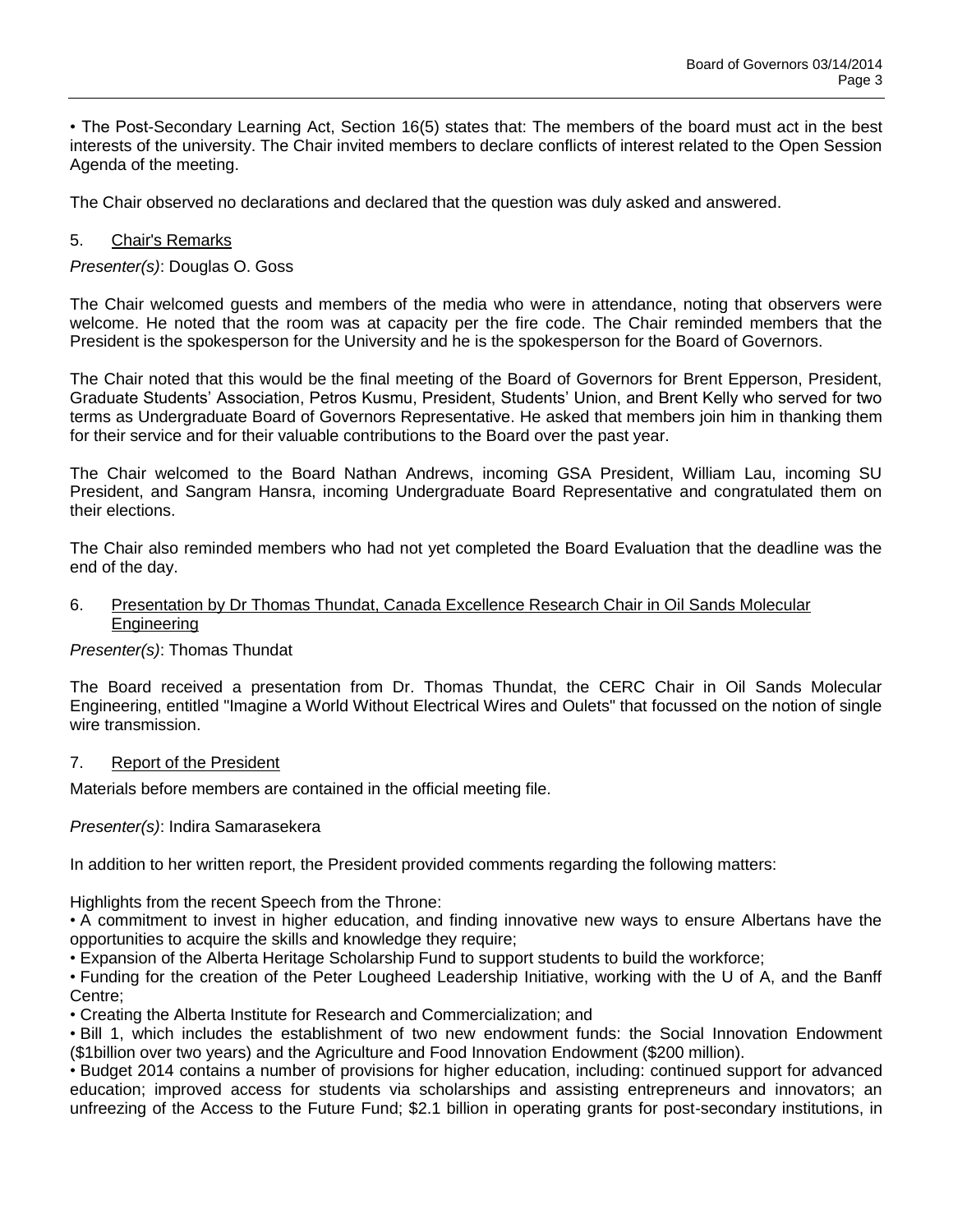addition to the Access to the Future Fund, amounting to \$106 million more than projected at this time last year; and Innovation and Advanced Education will receive \$2.8 billion in 2014-15—a five per cent increase from the year prior.

Highlights from the Federal Budget:

• \$1.5 billion, committed over ten years, will create the Canada First Research Excellence Fund.

• \$1.6 billion over five years in new support for research and innovation.

• Additional \$46 million to the granting councils in support of advanced research and scientific discoveries, including the indirect costs of research.

3M National Teaching Fellowship

• Jonathan White, Professor of Surgery, was named a 2014 3M National Teaching Fellow—the 41st U of A professor to receive this prestigious honour, adding to the University's Canada leading total of 3M Teaching Fellows.

Highlights from the University's second annual Pride Week

# U of A Pandas Curling Team

• The team won the World Junior Curling Championships last week in Flims, Switzerland. This is the first time in 21 years that a Canadian team has won the women's junior World Championship, but the second time in three years that a U of A team has the World Junior Championship (our Junior Men's team won in 2012).

## NSERC CREATE Award

• Heather Bruce, a researcher of meat safety and meat quality, from the Faculty of Agriculture, Life and Environmental Sciences, was awarded more than \$1.5 Million over six years from NSERC.

## Special Announcement

Following her remarks, the President announced that she would not seek a third term as President and would complete her second term on June 30, 2015. She reflected on her tenure and assured the Board that she would remain firmly focused on leading the University of Alberta on its path to becoming a top global public university. She extended her gratitude to the Board of Governors for their support and commitment to excellence.

The Chair extended the Board's appreciation for the President's many significant contributions and successes, noting her commitment to and passion for excellence. He announced that the search for her successor would be launched the following week.

#### 8. President's Report on Progress Against Goals set at Board of Governors Strategic Retreat - Change Agenda (no documents)

## *Presenter(s)*: Indira Samarasekera

The President provided an update regarding progress against the Change Agenda. She outlined the President's Action Plan, in four areas of focus: Academic Transformation; Sustainable and Flexible Financial Models; Effective, Efficient Administration; and Culture Change.

## 1. Academic Transformation

- Presidential Visiting Committees
- GFC Task Force
- Enriching Graduate Education and Experience
- External hiring of department chairs- Establishment of mandatory chairs and Deans School
- Approval of Deans performance management by BHRCC
- International Agenda

2. Sustainable and Flexible Financial Models.

-The provincial budget – no increase or decrease in the Campus Alberta grant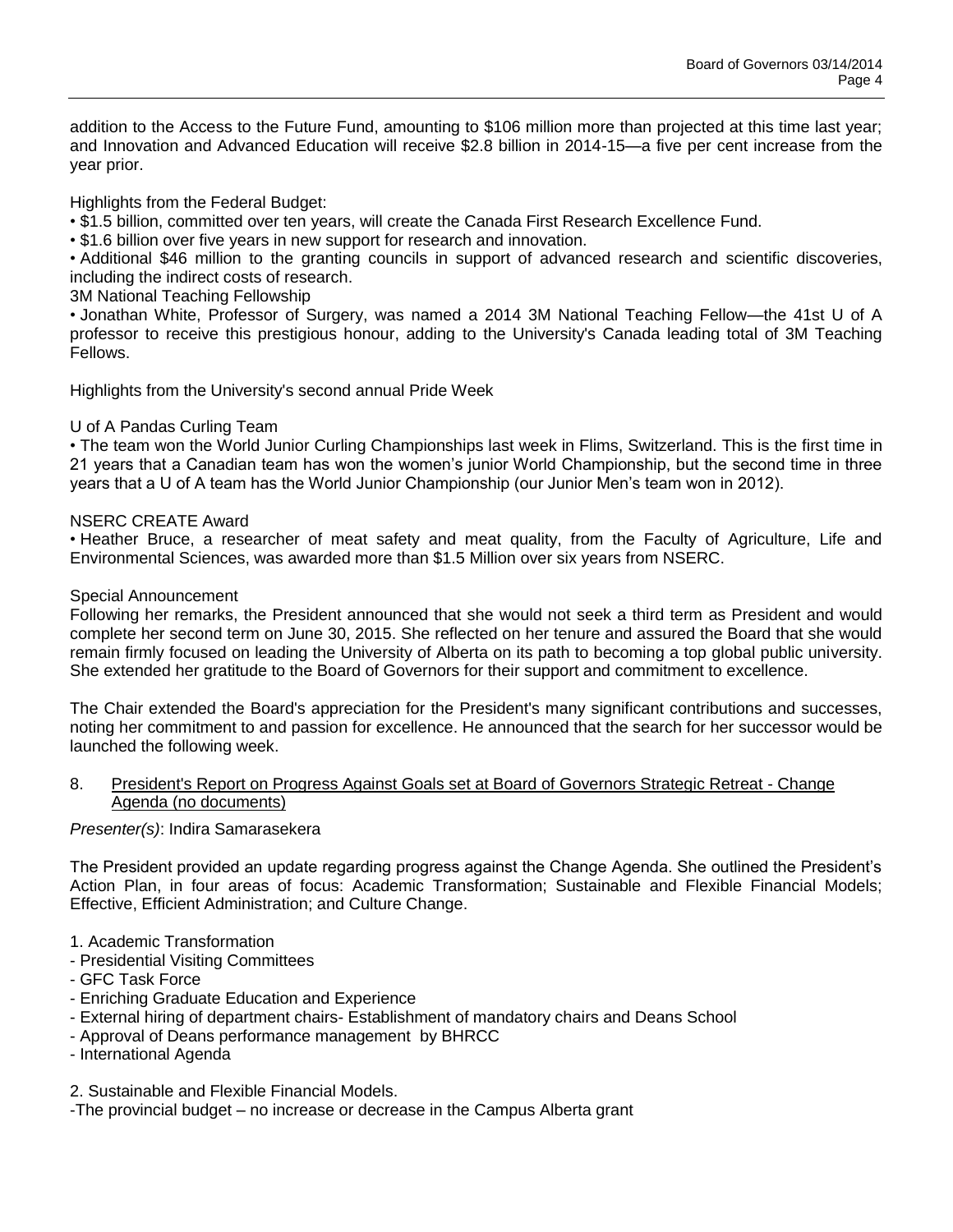-Federal Budget - Last month, the Canadian government released the federal budget. It represents a visionary step forward for research excellence and innovation for Canada's universities.

- Advancement

- Research - Strategy to become top 5 in Tri-Council funding.

3. Effective, efficient Administration

- Process improvements in the Research Services Office.

- Norquest College, with the support of the Government of Alberta, is contracting the services of the Project Planning & Delivery unit within Facilities and Operations, to oversee their \$191.5 million dollar capital project – the North Learning Centre.

4. Culture Change

- President's weekly bulletins

- Regular updates on Colloquy

The President responded to questions and comments from members regarding the following matters: whether the Presidential Visiting Committees would examine graduate student funding, support and recruitment; whether the Faculty's strategic visions are aligned with the Change Agenda; whether Presidential Visiting would replace Unit Reviews and the expected frequency of the visits; and a suggestion that AASUA would be helpful in providing instruction regarding collective ageements for those attending Deans and Chair School.

#### 9. *Approval of the Consent Agenda*

Materials before members are contained in the official meeting file.

The Chair noted that he would call for a seconded motion to accept all items on the Consent Agenda (items 9a through 9o). He noted that he would ask Mr Kusmu to provide verbal remarks related item 9j.

The Chair asked if any member wished to remove an item from the Consent Agenda so that it may be the subject of discussion. Mr Kusmu requested the removal of items 9d and 9g.

The Chair called for approval of the amended Consent Agenda.

The motion was moved and seconded.

THAT the Board of Governors approve the Open Session Consent Agenda, as amended.

**Carried**

## 9a. Approval of the Open Session Minutes of December 13, 2013

*Presenter(s)*: Douglas O. Goss

*Information Reports*

9b. Report of the Audit Committee

*Presenter(s)*: Don Matthew

9c. Report of the Finance and Property Committee

*Presenter(s)*: Dick Wilson

| 9d. Report of the Human Resources and Compensation Committee - item removed from the Consent Agenda |  |  |  |
|-----------------------------------------------------------------------------------------------------|--|--|--|
|                                                                                                     |  |  |  |

*Presenter(s)*: Robert H. Teskey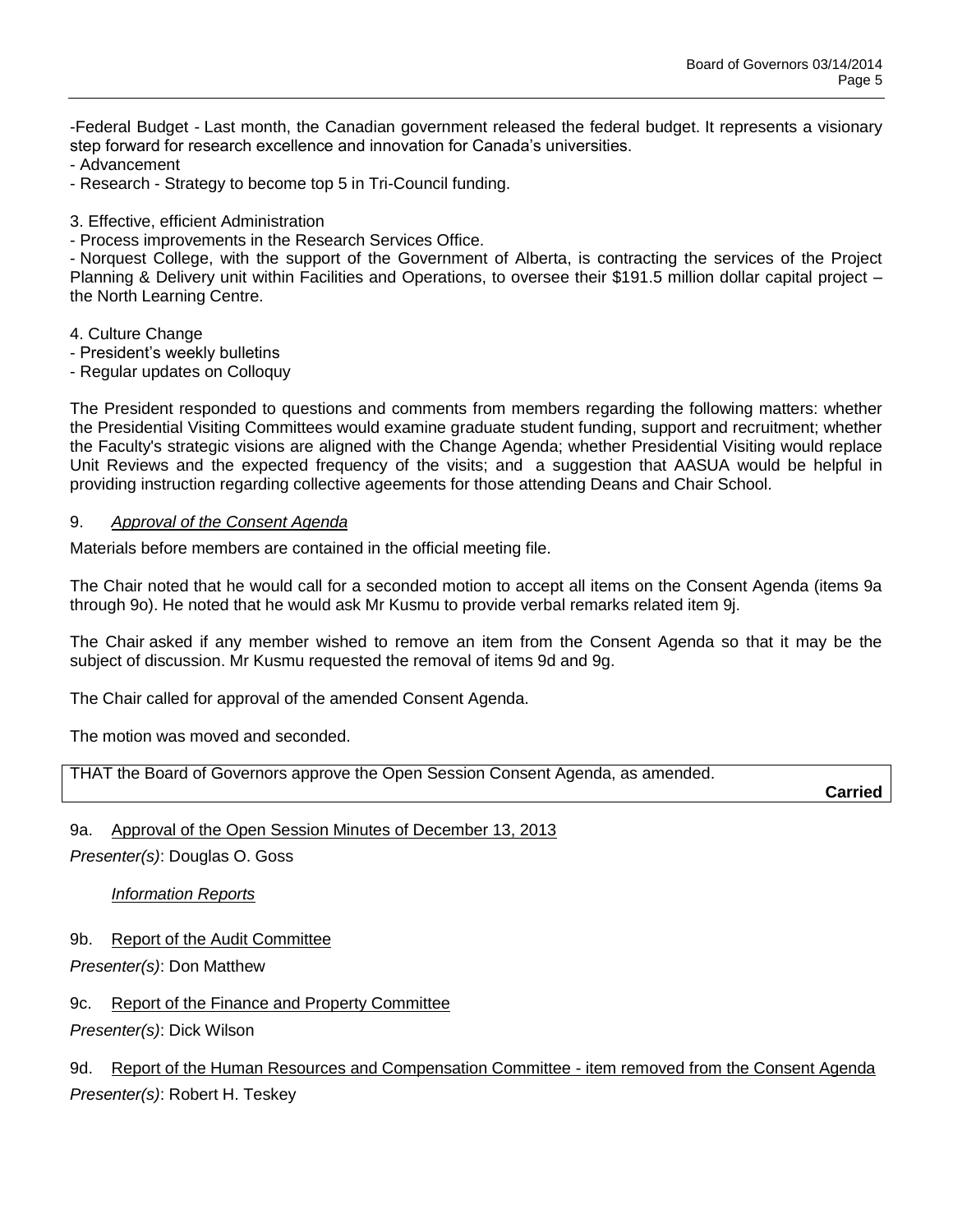9e. Report of the Investment Committee

*Presenter(s)*: Bob Kamp

9f. Report of the Learning and Discovery Committee

*Presenter(s)*: Shenaz Jeraj

9g. Report of the University Relations Committee -item removed from the Consent Agenda *Presenter(s)*: Don Fleming

*Regular Reports*

9h. Chancellor's Report *Presenter(s)*: Ralph Young

9i. Alumni Association

*Presenter(s)*: Don Fleming

9j. Students' Union (including financial statements)

*Presenter(s)*: Petros Kusmu

9k. Graduate Students' Association

*Presenter(s)*: Brent Epperson

- 9I. Association of Academic Staff
- *Presenter(s)*: Wayne Renke
- 9m. Non-Academic Staff Association

*Presenter(s)*: Christopher Pu

9n. General Faculties Council

*Presenter(s)*: Mike Belosevic

## 9o. Board Chair and Board Members Activity Report

*Presenter(s)*: Douglas O. Goss

Regarding Item 9d removed from the Consent Agenda, Mr Kusmu asked for details regarding the priorities arising from the Renaissance Committee report. The Chair ruled that the requested information is not publically available.

Regarding Item 9g removed from the Consent Agenda, Mr Kusmu asked whether the composition of the Advancement Board Committee would include students. The President reported that the Academic Advisory Group to Advancement was the more appropriate body for student engagement in this regard, adding that members of the Advancement Board Committee would have access to sensitive information regarding potential donors and that donations would be requested from all members.

Regarding Item 9j, the Chair invited Mr Kusmu to present verbal remarks. Mr Kusmu addressed the following matters: newly elected student representatives to the Board; the Students' Union election process; collaboration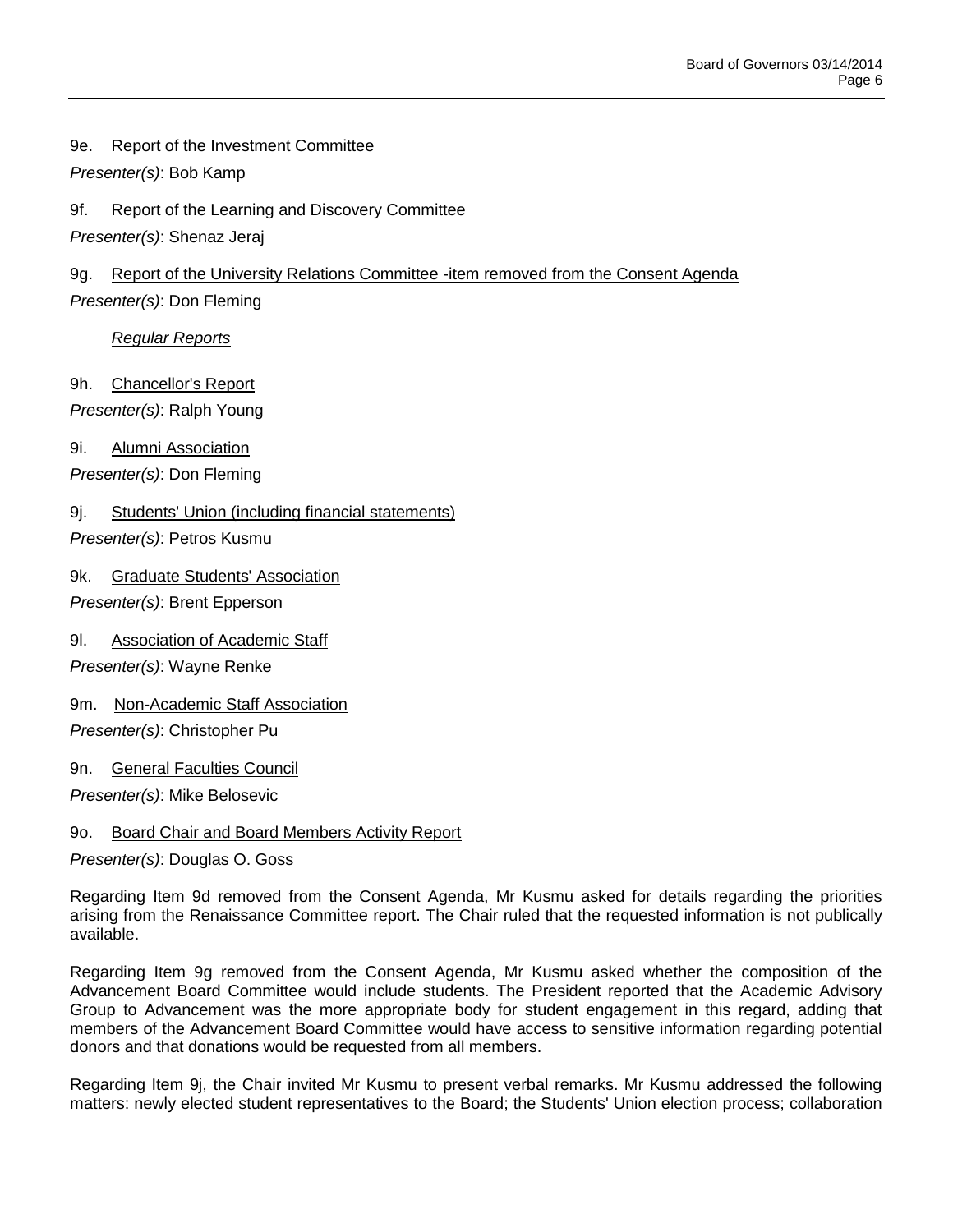with administration regarding the Peter Lougheed Leadership Initiative; Fall Reading Week; the Provincial budget and its impact; the creation of an International Students' Association; the suspension of the Lister Hall Students' Association related to a hazing incident; federal advocacy efforts; and General Faculties Council reform. He also noted that Board members should consider the courage required by student representatives to speak to matters before the Board.

The Chair acknowledged Mr Bob Kamp, outgoing Chair of the Board Investment Committee, and thanked him for his service and commitment.

# **INFORMATION REPORTS**

10. *Report of the Board Learning and Discovery Committee*

*Presenter(s)*: Shenaz Jeraj

10a. Optimizing Student Financial Support and Student Service at the University of Alberta

Materials before members are contained in the official meeting file.

*Presenter(s)*: Carl Amrhein; Lisa Collins; Mazi Shirvani

*Purpose of the Proposal*: To present a report for information to the Board of Governors on Optimizing Student Financial Support and Student Service at the University of Alberta. The report documents the findings of a working group convened by Acting Provost Dr Martin Ferguson-Pell comprised of vice-provosts holding responsibility for service provision in the area of merit- and/or need-based student financial support.

*Discussion*:

The Chair noted that the report occurred as a result of the December 13, 2013 Board of Governors debate on the increase to the international differential fee. The President promised that administration would return with a plan regarding accessing support – assurance that students will be fully informed and that a fair, transparent and efficient program will be in place before September. On behalf of the Board, he extended thanks to the working group for their efforts.

The presenters noted that a detailed discussion regarding the report had occurred at the Board Learning and Discovery Committee meeting, outlined the recommended changes, and the list of projects to be addressed in the future. Consultation with student groups was highlighted. The importance of students' ability to navigate and access services was stressed.

Mr Kusmu reported that concerns he had previously expressed would be addressed with the Vice-Provosts going forward.

The presenters responded to questions and comments from members regarding the following matters: whether excess funding reported in the Students' Union financial statements are an indication that students are unaware of how to access the funding; and acknowledgement of the *Student Connect* online site and its utility as a onestop-shop.

## 11. *Report of the Board Safety, Health and Environment Committee*

#### 11a. Report of the Board Safety, Health and Environment Committee

Material before members is contained in the official meeting file.

*Presenter(s)*: Steven LePoole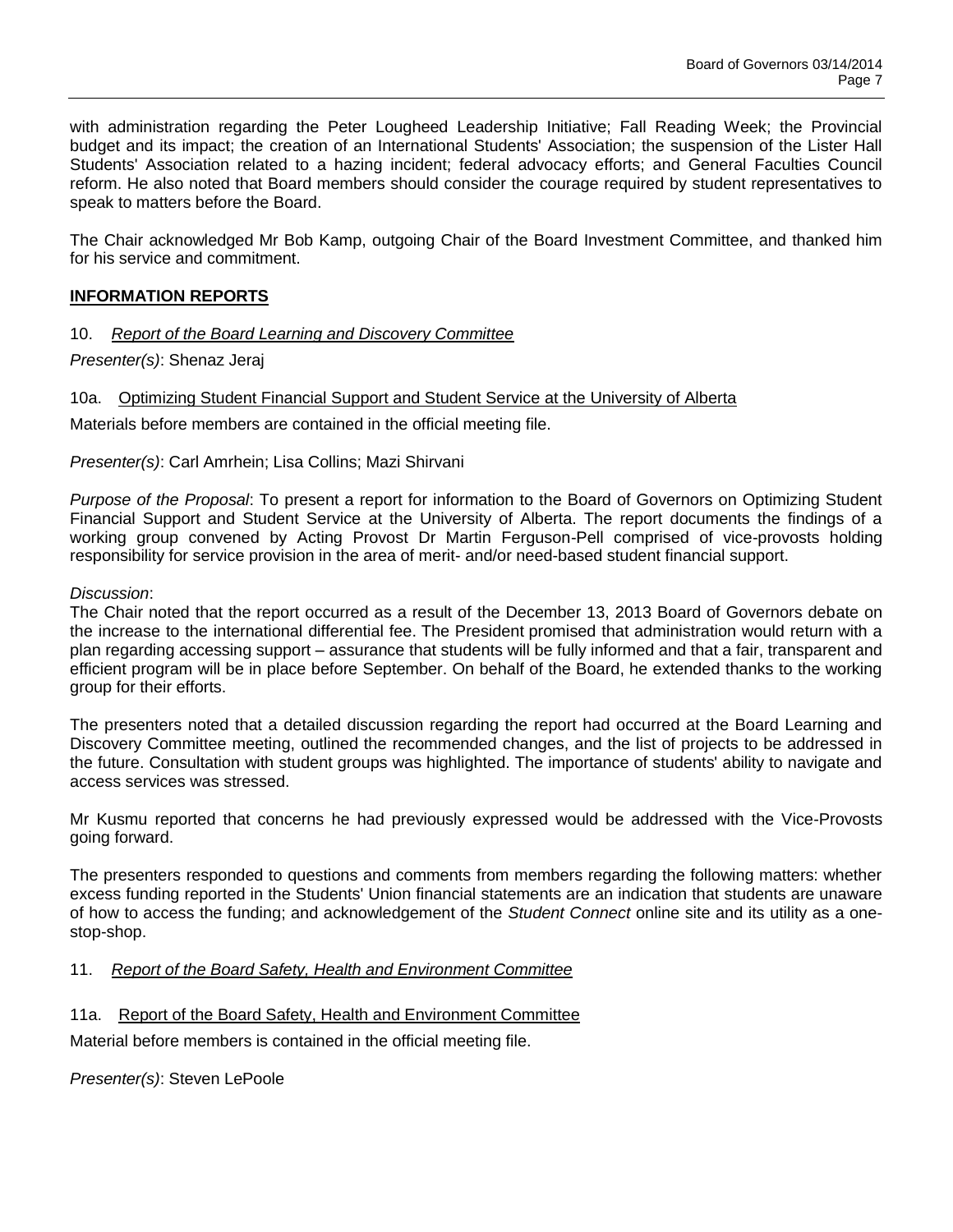Mr LePoole reported that the Committee will be more sharply focussed on implementing steps, using existing tools, to prevent lab accidents by enforcing policy on personal protective equipment. The Committee has made the following recommendations:

1. Drive responsibility for adherence to policy from the top down, through the Deans, and begin a ninety-day implement period with increased auditing by Risk Management Services.

2. Introduce "Safety Moments" at alternate Board meetings.

3. Ask the President to include a health and safety element in the President's Report to the Board.

# **ACTION ITEMS**

#### 12. *Report of the Board Audit Committee*

*Presenter(s)*: Don Matthew

#### 12a. Proposed University Records Management Policy

Materials before members are contained in the official meeting file.

*Presenter(s)*: Phyllis Clark, Andrea Hare

*Purpose of the Proposal*: To recommend, to the Board of Governors, approval of a University Records Management (RM) policy.

*Discussion*:

Mr Matthew presented the item, noting the importance of records management, particularly the records that each student leaves that support their degree.

The motion was moved and seconded.

THAT the Board of Governors, on the recommendation of the Board Audit Committee, approve the proposed University Records Management Policy, as set forth in attachment 2.

**Carried**

## 13. *Joint Report of the Board Finance and Property Committee and the Board Learning and Discovery Committee*

*Presenter(s)*: Dick Wilson; Shenaz Jeraj

13a. University of Alberta's Comprehensive Institutional Plan (CIP) (2014)

Materials before members are contained in the official meeting file

*Presenter(s)*: Carl Amrhein; Debra Pozega Osburn

*Purpose of the Proposal*: Under guidelines from Innovation and Advanced Education, the University of Alberta has prepared the Comprehensive Institutional Plan (CIP) that incorporates the university's access plan, research plan, capital plan, and budgets into one comprehensive document. The CIP is for approval by the Board of Governors and is then filed with the Minister of Innovation and Advanced Education.

The CIP is written in support of the university's vision and mission as outlined in *Dare to Discover* and its Academic Plan, *Dare to Deliver*. The CIP outlines the university's academic and research priorities as articulated in the Academic Chapter, which in turn drives the university's capital and resource allocation priorities.

#### *Discussion*:

Mr Wilson presented the item, commending the Administration for the quality of the document.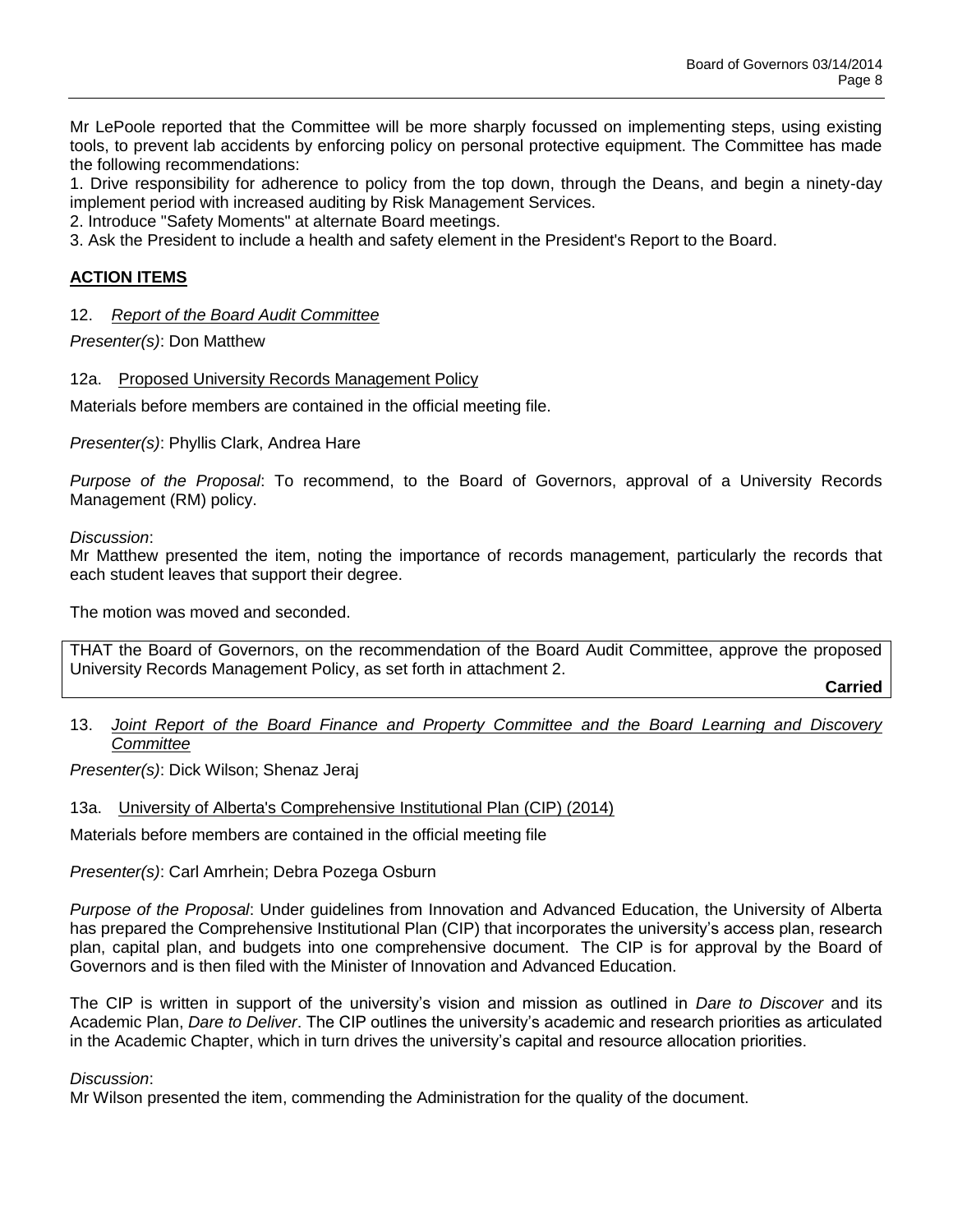The presenters responded to questions and comments from members regarding the following matters: clarity regarding whether the budget reflects under-spending; that if revenue assumptions are to include increases in non-regulated tuition, services and their enhancements must keep pace; a request that changes resulting from input during consultations and from Standing Committees be red-lined in future; and which twor or three issues will be monitored related to achieving the goals of the Change Agenda.

The motion was moved and seconded.

THAT the Board of Governors, on the recommendation of the General Faculties Council Academic Planning Committee, the Board Learning and Discovery Committee, and the Board Finance and Property Committee, approve the 2014 *University of Alberta Comprehensive Institutional Plan (CIP)*, as set forth in Attachment 1, and empower administration to make any editorial changes to the CIP, as needed, as long as the changes do not have the force of policy. **Mr Kusmu abstained Carried**

# 14. *Report of the Board Finance and Property Committee*

*Presenter(s)*: Dick Wilson

14a. Proposed Changes to Existing Mandatory Student Instructional Support Fees, Proposed New Mandatory Student Instructional Support Fees, and Proposed New Non-Instructional Fees

Materials before members are contained in the official meeting file.

*Presenter(s)*: Carl Amrhein; Phyllis Clark

*Purpose of the Proposal*: To establish new Mandatory Student Instructional Support Fees, to change certain existing Mandatory Student Instructional Support fees, and to change the existing Undergraduate Application Fee for New Students.

*Discussion*:

Mr Wilson presented the item.

Mr Kusmu noted that a thorough disussion of the item at the recent meeting of the General Faculties Council's Academic Planning Committee had occurred and that concerns regarding the proposal from Earth and Atmospheric Sciences amounted to the equivalent of one year's tuition. The Provost and Registrar committed to reporting on this increase next year to be sure that the increase falls within the true cost of running the program.

The motion was moved and seconded.

THAT the Board of Governors, on the recommendation of the Board Finance and Property Committee, approve the proposed changes to existing Mandatory Student Instructional Support Fees (set forth in Attachment 1), proposed new Mandatory Student Instructional Support Fees (set forth in Attachment 2), and a proposed change to the existing Undergraduate Application Fee for New Students (set forth in Attachment 3) as submitted on behalf of the relevant Faculties/Departments by the Registrar's Advisory Committee on Fees (RACF), to take effect as noted in each respective attachment. **Mr Kusmu abstained Carried**

14b. North Campus Sectors Plan - Long Range Development Plan Amendment

Materials before members are contained in the official meeting file.

*Presenter(s)*: Debra Pozega Osburn, Don Hickey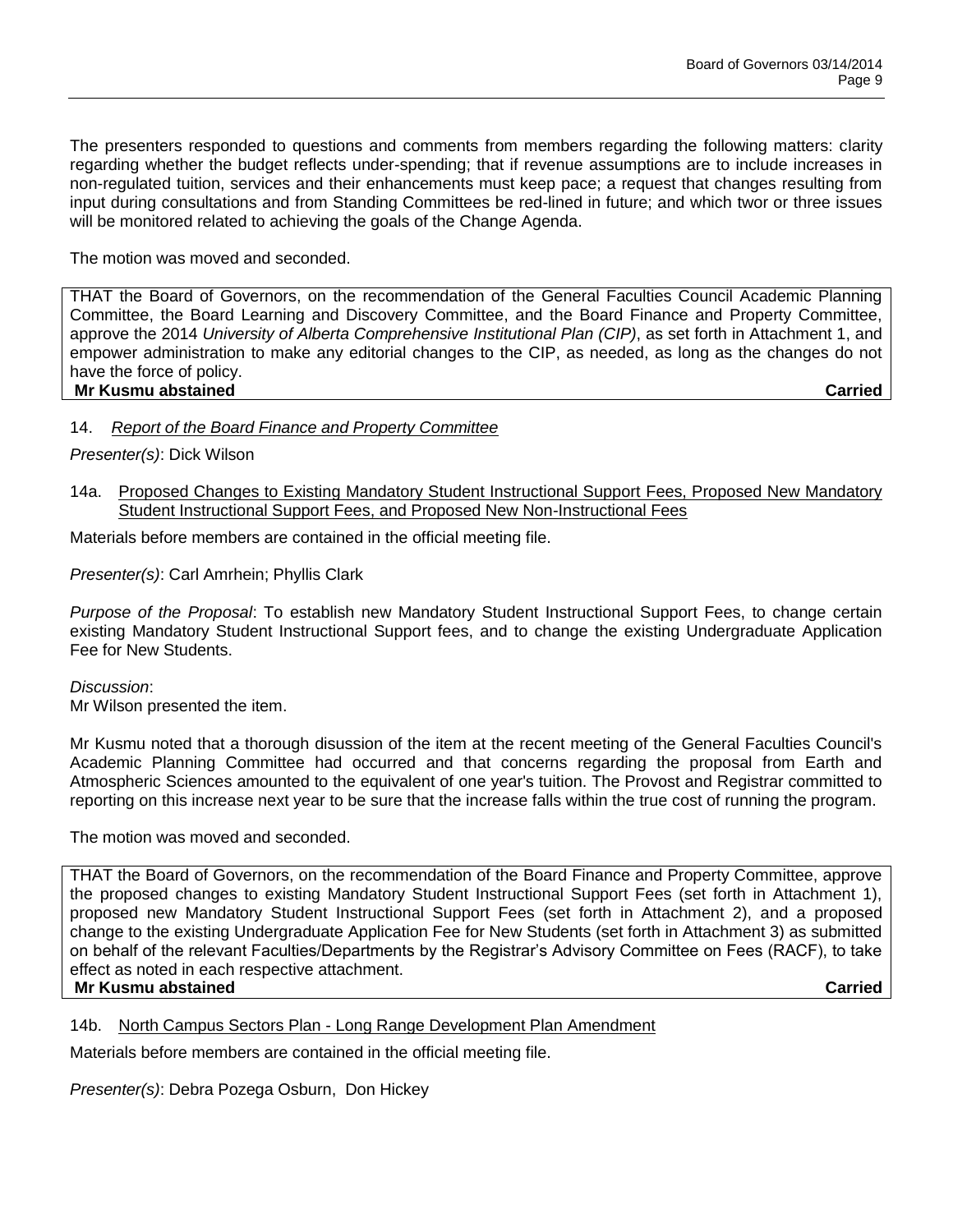*Purpose of the Proposal*: Concluding over four years of campus planning activities and in consultation with neighbouring communities consistent with Appendix XVIII: University of Alberta Consultation Protocol, the purpose is to amend the University's Long Range Development Plan (LRDP) and, more specifically, Sectors 1 to 11 located at the University's North Campus.

# *Discussion*:

Dr Pozega Osburn summarized the consultation process as outlined in the Appendix and reported that all key issues had been addressed. The proposal is consistent with the requirements of the Post-*Secondary* Learning Act. Mr Hickey outlined changes from the 2002 documented and highlighted changes that would occur in future. He highlighted that open spaces had been clearly identified as a livable campus is a priority.

The presenters responded to questions and comments from members regarding the following matters: who owns the land upon which the Jubilee Parkade is situated; and the level of engagement among the neighbouring communities.

The motion was moved and seconded.

THAT the Board of Governors, on the recommendation of the Board Finance Property Committee, approve the proposed *Appendix XX: North Campus Long Range Development Plan Amendment 2014*, as set forth in Attachment 2, as the basis for further planning; and recommend that the Board of Governors approve the concurrent rescission of 'Section 6.1' of the Long Range Development Plan 2002.

**Carried**

- 15. *Report of the Board Human Resources and Compensation Committee*
- 15a. Proposed Changes to the Search and Review Procedures for President and the Search Procedure for President (Appendix A): Committee for President Position Definitions and Eligibility (UAPPOL)

Materials before members are contained in the official meeting file.

*Presenter(s)*: Robert H. Teskey; Marion Haggarty-France

*Purpose of the Proposal*: Revision is proposed to the Search and Review Procedures for President and the Search Procedure for President (Appendix A): Committee for President Position Definitions and Eligibility in UAPPOL to include a clause to ensure that broad representation is achieved on the Search and Review Committees for President, if the need arises.

#### *Discussion*:

Mr Teskey presented the item, noting that the proposed changes address the possibility that there may be an imbalance, in gender for instance, in the Committee composition. The Board Chair and the Chair of the Board Human Resources and Compensatio Committee would have the ability to address such an imbalance.

The presenters responded to questions and comments from members regarding the following matters: how this issue arose; and whether similar changes would be proposed for all search/advisory committees.

The motion was moved and seconded.

THAT the Board of Governors, on the recommendation of the Board Human Resources and Compensation Committee, approve the proposed change to the Search and Review Procedures for President and the Search Procedure for President (Appendix A): Committee for President Position Definitions and Eligibility in UAPPOL, as amended, to take effect upon final approval by the Board of Governors.

**Carried**